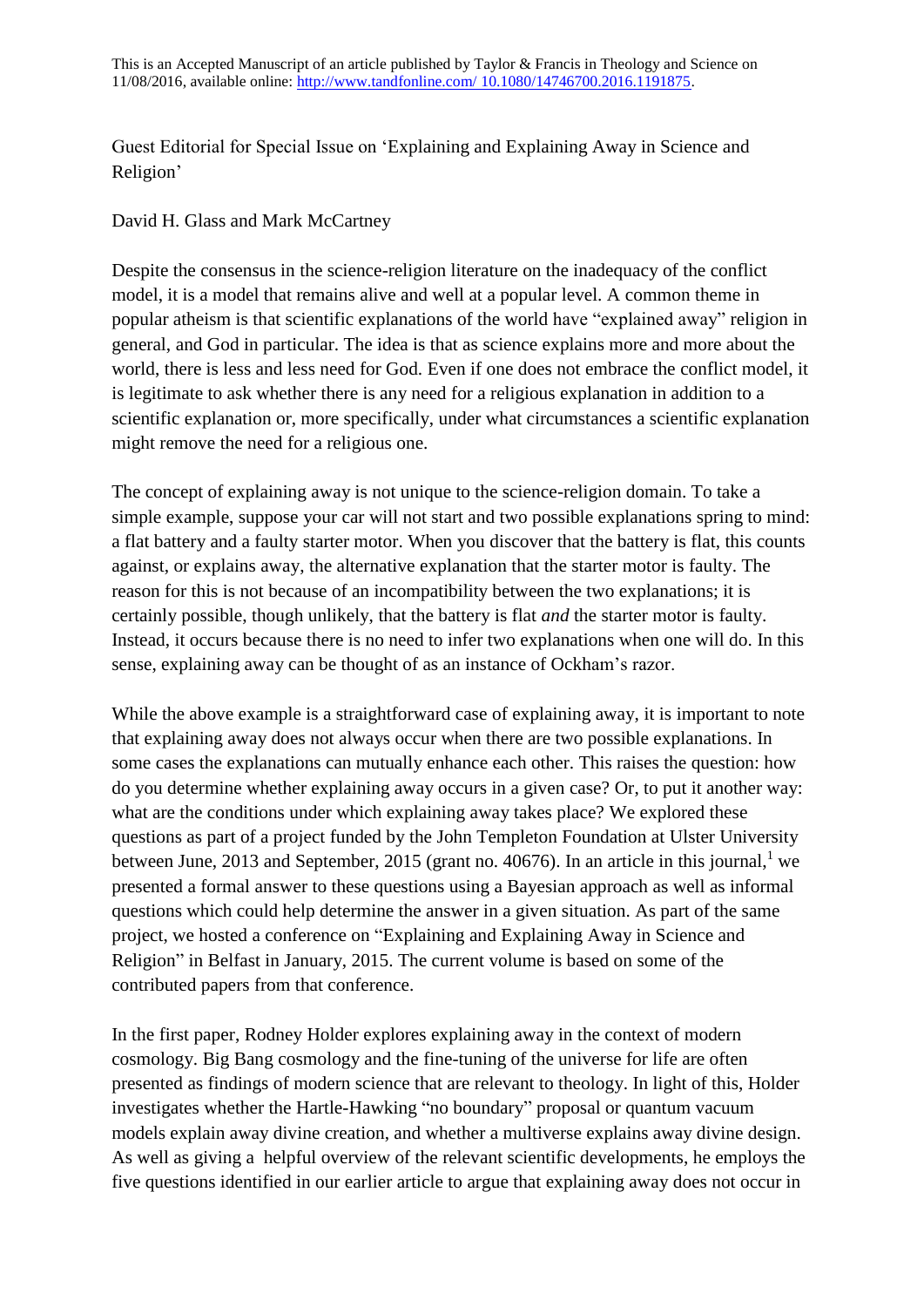any of these cases. He argues that explaining away fails at two levels in the case of both Big Bang cosmology and fine-tuning. With respect to the former, he argues that not only does the science fail to explain away a beginning, but that science is powerless to explain away the more fundamental question as to why there is a universe at all. With respect to the latter, he argues that not only do multiverses fail to explain away design due to a variety of problems that they face, but also that there might well be reasons for religious believers to welcome multiverses in any case.

In our earlier paper, we briefly applied our approach to evolution and design, multiverses and fine-tuning and the origins of religion. In our discussion of multiverses we, like Holder, concluded that explaining away does not occur. However, we conceded that a multiverse would in fact account for the evidence of fine-tuning, but in his more detailed discussion, Holder rightly questions this point. He argues that a multiverse might be able to explain finetuning that would be needed for the existence of "Boltzmann brains" – isolated observers that arise simply from thermal fluctuations, but not the fine-tuning found in our universe that is needed for the existence of embodied conscious agents like us.

Jonah Schupbach explores the nature of explaining away arguments in the second paper. Addressing the research question noted earlier concerning the conditions for explaining away, he presents a thorough analysis, focusing in particular on the condition that the two hypotheses in question must compete. The central idea is that they compete if, upon accepting one of them, the other no longer retains its explanatory power. However, they also do not compete if they provide different types of explanations or form a causal chain where one causes (or explains) the other, which in turn causes the evidence in question. With this formal account in hand, Schupbach then applies it to debates about design and evolution. He argues that proponents of Intelligent Design, as well as those who appeal to evolution to argue against the existence of a designer, both assume that design and natural selection are in competition with each other. Yet, as his account shows, there are straightforward ways to deny this.

It is worth commenting on the fact that Schupbach's account differs somewhat from our earlier account of explaining away. When considering whether explaining away occurs, we argue that two pathways between the hypotheses need to be taken into account: any direct influence one has on the other, and any indirect influence that one has on the other via the evidence. For example, only the indirect pathway is present in the car example, assuming that in the absence of evidence (i.e. the car starts fine) a flat battery has no bearing on whether there is a problem with the starter motor. However, if there were such a direct relationship between them, we argue that it would also be relevant to explaining away. Schupbach proposes instead that only the indirect pathway is relevant. There are advantages to Schupbach's view since the indirect pathway does indeed seem to capture more clearly the explaining away mechanism. Our approach too has advantages since explaining away would not seem to occur if a negative influence via the indirect pathway is outweighed by a positive influence along the direct pathway.<sup>2</sup> Despite some differences, however, there is significant agreement in terms of the overall approach. For example, in terms of applications to science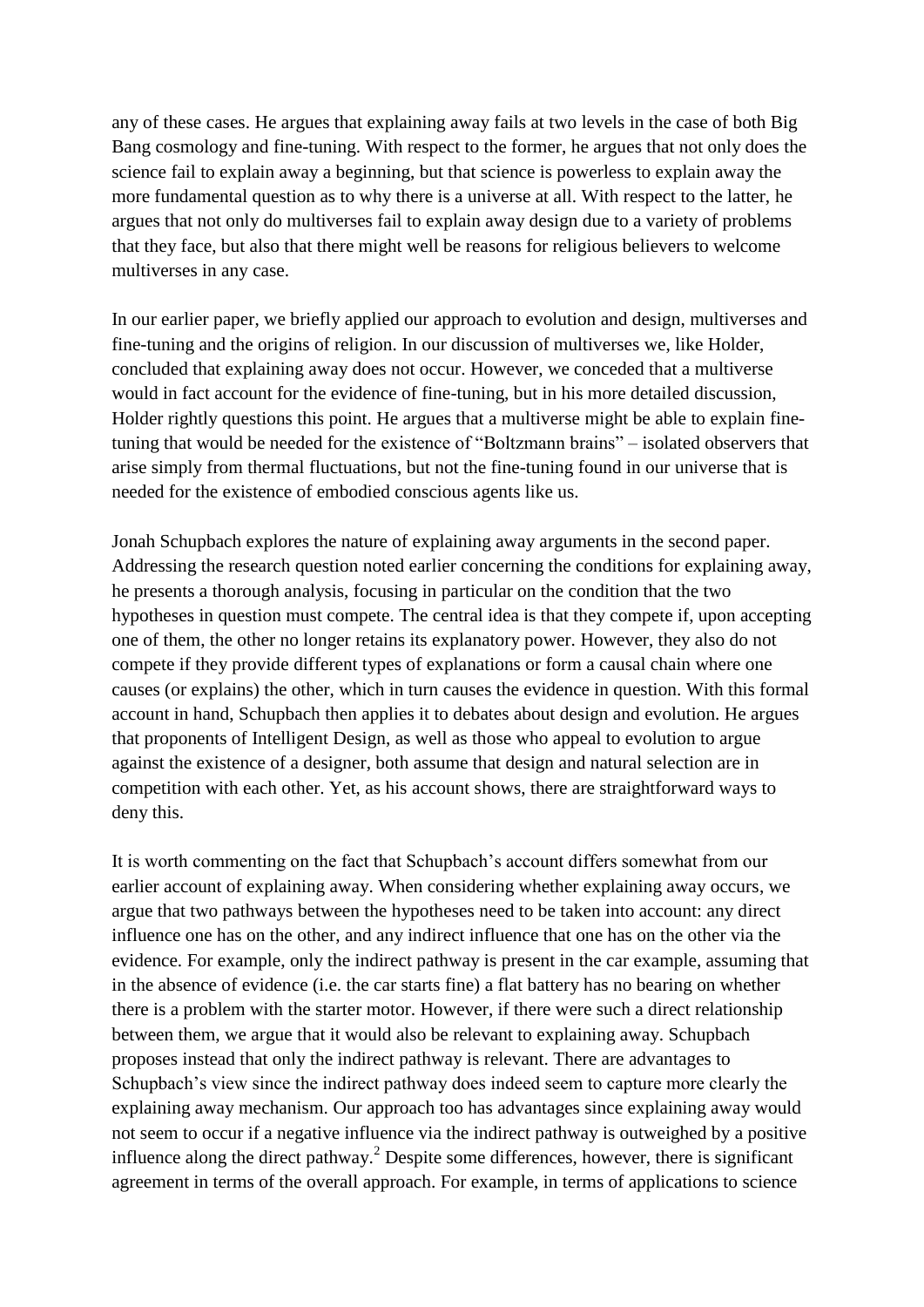and religion, we agree that the perception of competition is best understood not in terms of incompatibility, but in terms of explaining away and that explaining away can often be avoid in straightforward ways, such as by appealing to causal chains.

An obvious area of the dialogue between science and religion where explaining away is relevant concerns the cognitive science of religion (CSR). In this field of study, various explanations for the origins of religious belief have been proposed, but of particular interest here is how this work has been put to use in so-called debunking arguments, which seek to show that CSR undermines the rationality of religious belief. To put it another way, the claim is that CSR not only explains religious belief, but explains it away. In the third paper, Matthew Braddock addresses this topic by presenting a novel debunking argument, based on false god beliefs. He points out that the most prominent debunking argument is based on insensitivity, the idea that the processes that give rise to religious beliefs are insensitive to their truth so that people would believe in gods even if no gods exist. Finding this argument wanting, he presents a new, alternative argument.

The central idea in Braddock's argument is that we should suspend judgment in the reliability of CSR mechanisms because they give rise to a large percentage of false god beliefs. Delineating the scope of the argument, he makes it clear that it does not apply to all religious beliefs, but to traditional monotheistic beliefs that are formed in a non-inferential manner. That is to say, his argument seeks to show that such beliefs are not justified in the absence of independent evidence for them. In a detailed exposition of the argument, he draws on ethnographic data to make his case and addresses potential responses based on objections in the current literature on debunking arguments. Given how this argument relates to, and differs from, existing research, it will be of interest to those working in this area.

The final paper, by one of us (DG) also addresses explaining away in the context of CSR. This paper builds on our previous work to develop four models of the relationship between science and religion that are considered in terms of their plausibility and how they relate to explaining away. One of these models, the indirect conflict model, has most scope for explaining away, yet it is arguably an implausible model of the relationship between science and religion. Two of the other models, it is claimed, provide plenty of options to theists to respond to explaining away arguments. These models are then applied to debunking arguments in the context of CSR.

In agreement with Braddock, this paper argues that such debunking arguments are best understood as targeting religious beliefs that are formed in a non-inferential manner. Most of the focus is on arguments based on insensitivity and, like Braddock, these arguments are found wanting, but for different reasons. A key feature of the discussion is that nothing very interesting follows from insensitivity on its own – in fact, when insensitivity is spelt out in probabilistic terms, it is assumed in two of the models of science and religion. While insensitivity could be questioned, it is argued that there are good reasons to doubt that explaining away occurs. The final part of the paper offers some brief responses to Braddock's argument.